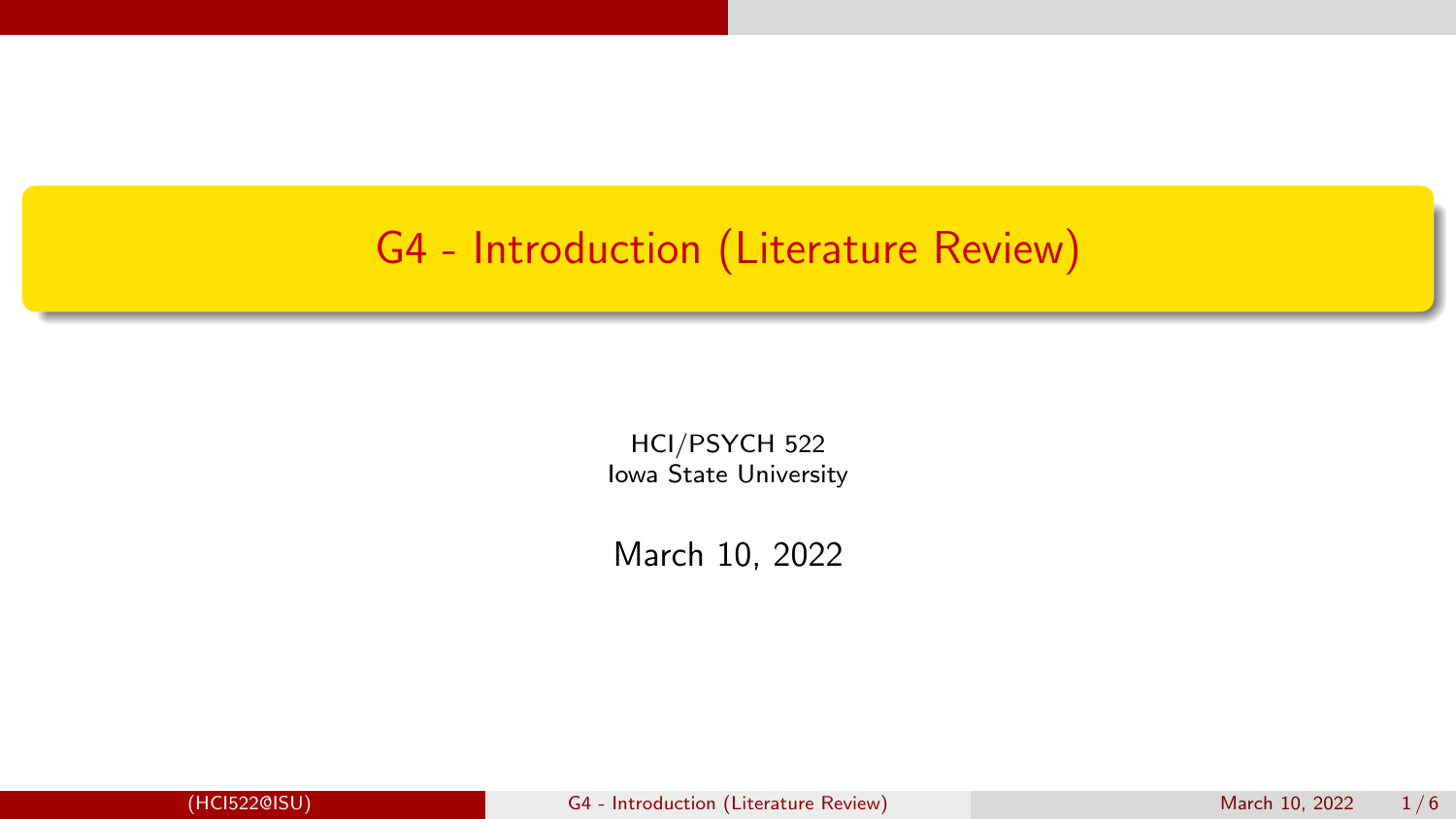#### <span id="page-1-0"></span>Literature Review

[https://owl.purdue.edu/owl/research\\_and\\_citation/conducting\\_research/writing\\_a\\_literature\\_review.html](https://owl.purdue.edu/owl/research_and_citation/conducting_research/writing_a_literature_review.html)

#### Definition

A literature review is a document or section of a document that collects key sources on a topic and discusses those sources in conversation with each other (also called synthesis). The lit review is an important genre in many disciplines, not just literature (i.e., the study of works of literature such as novels and plays). When we say "literature review" or refer to "the literature," we are talking about the research (scholarship) in a given field. You will often see the terms "the research," "the scholarship," and "the literature" used mostly interchangeably.

For us, a literature review is synonyms with an annotated bibliography (not to be confused by the assignment with the same name).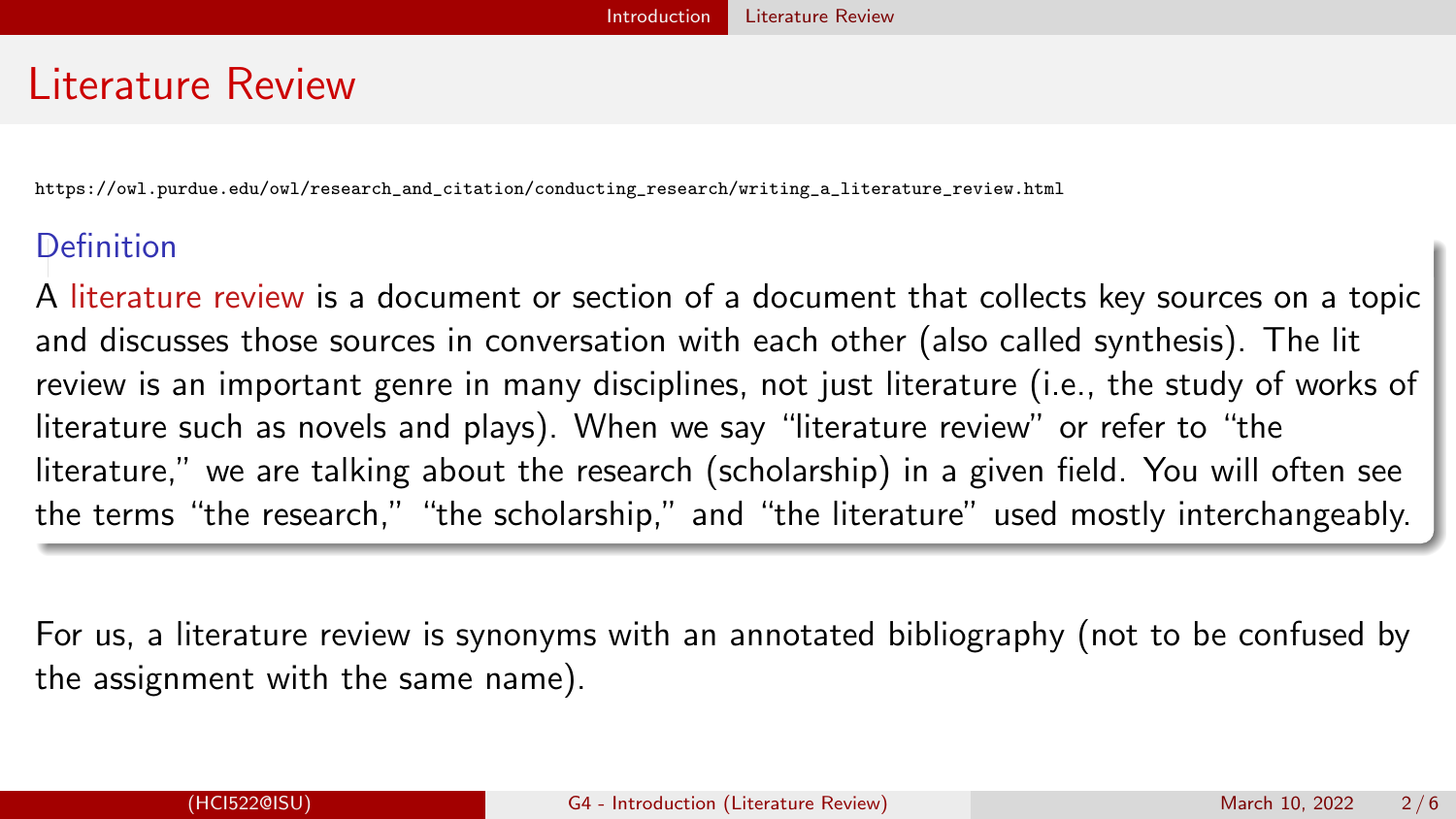# Literature Review Organization

[https://owl.purdue.edu/owl/research\\_and\\_citation/conducting\\_research/writing\\_a\\_literature\\_review.html](https://owl.purdue.edu/owl/research_and_citation/conducting_research/writing_a_literature_review.html)

- **•** Chronologically
- **o** Thematic
- **•** Methodological
- **o** Theoretical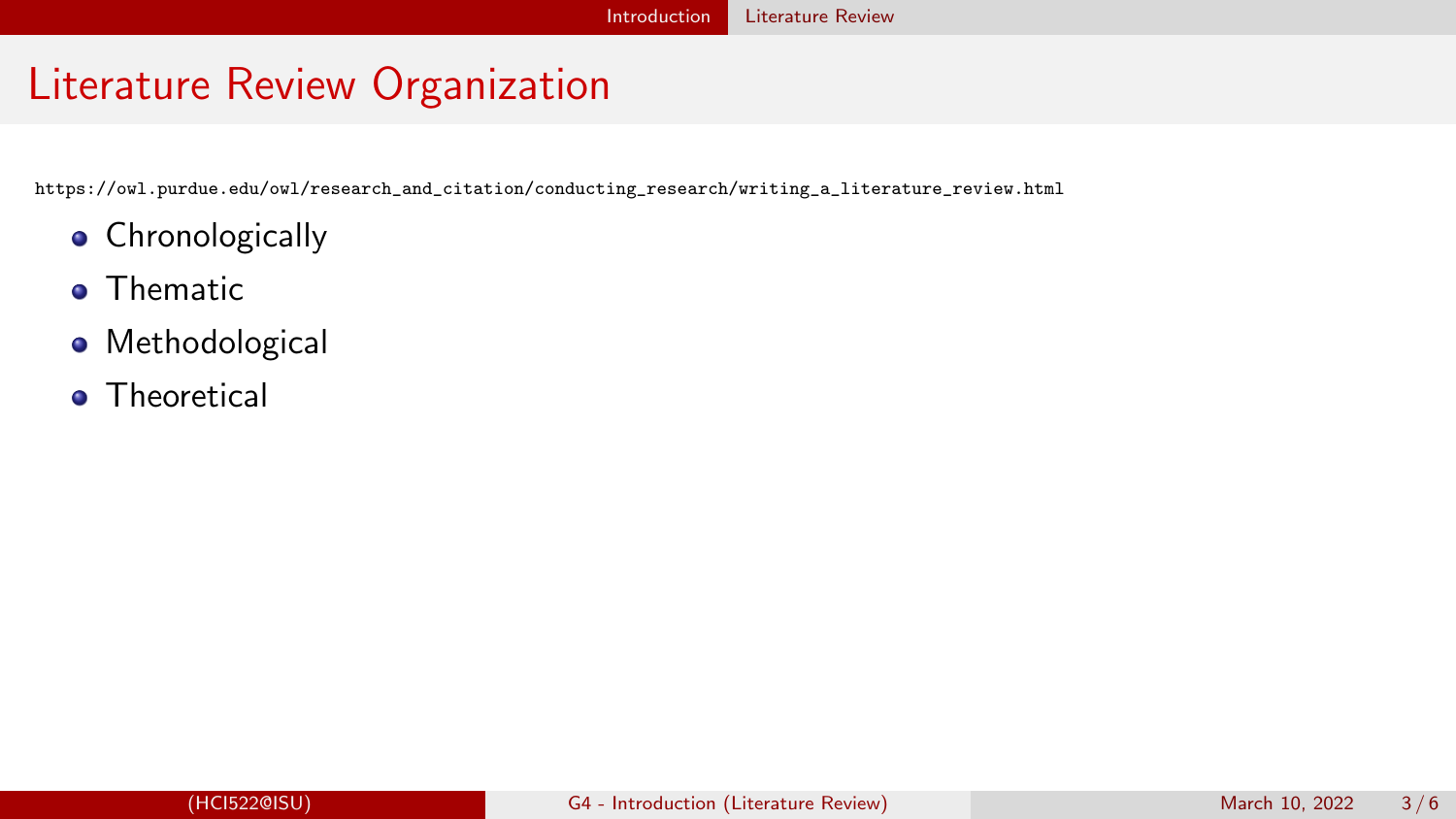#### Introduction

<https://guides.lib.uci.edu/c.php?g=334338&p=2249903>

This is where you describe briefly and clearly why you are writing the paper. The introduction supplies sufficient background information for the reader to understand and evaluate the experiment you did. It also supplies a rationale for the study.

Goals:

- Present the problem and the proposed solution
- Presents nature and scope of the problem investigated
- Reviews the pertinent literature to orient the reader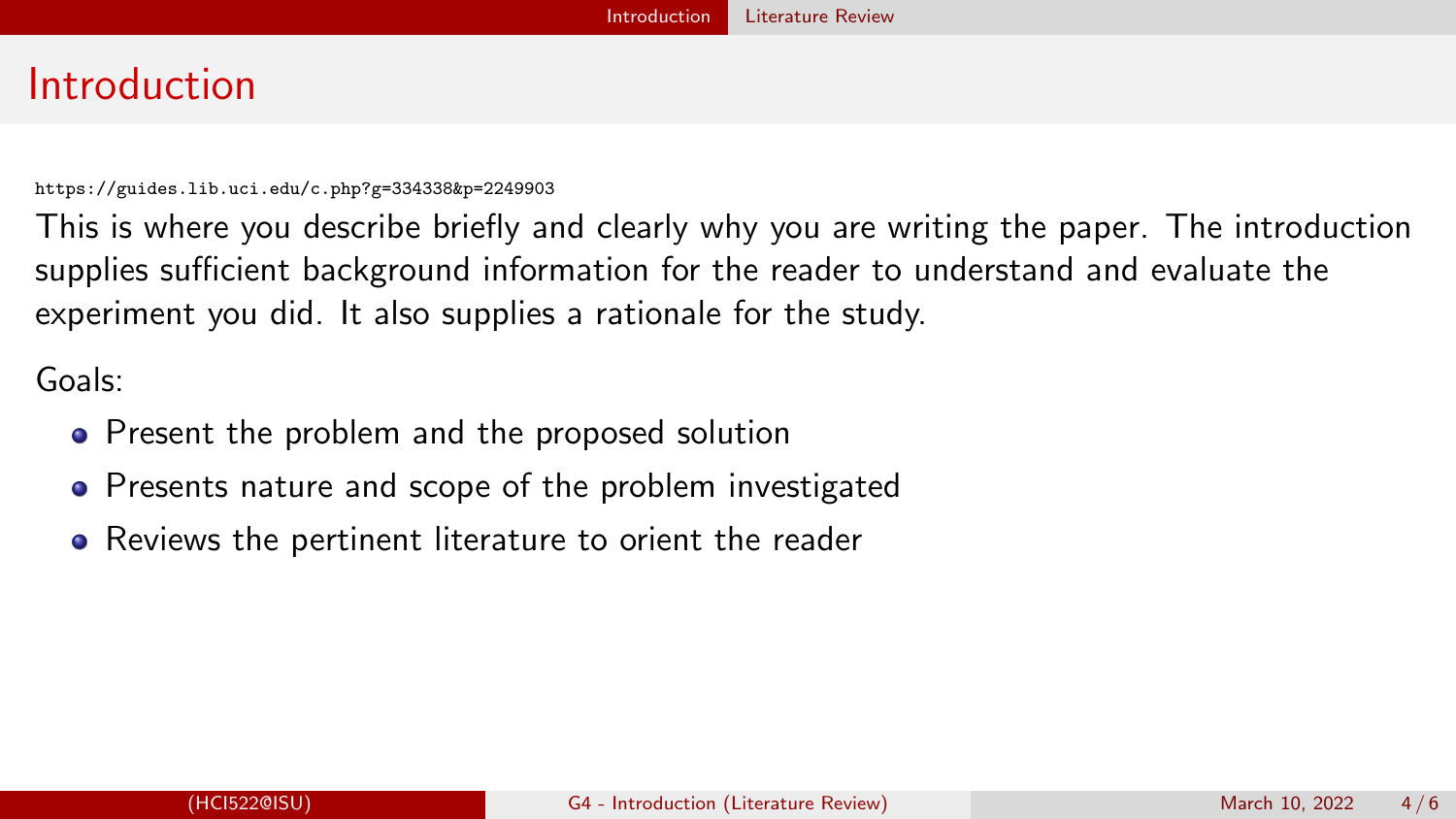### Introduction Checklist

- Indicate the field of the work, why this field is important, and what has already been done (with proper citations).
- Indicate a gap, raise a research question, or challenge prior work in this territory.
- Outline the purpose and announce the present research, clearly indicating what is novel and why it is significant.
- Avoid: repeating the abstract; providing unnecessary background information; exaggerating the importance of the work; claiming novelty without a proper literature search.